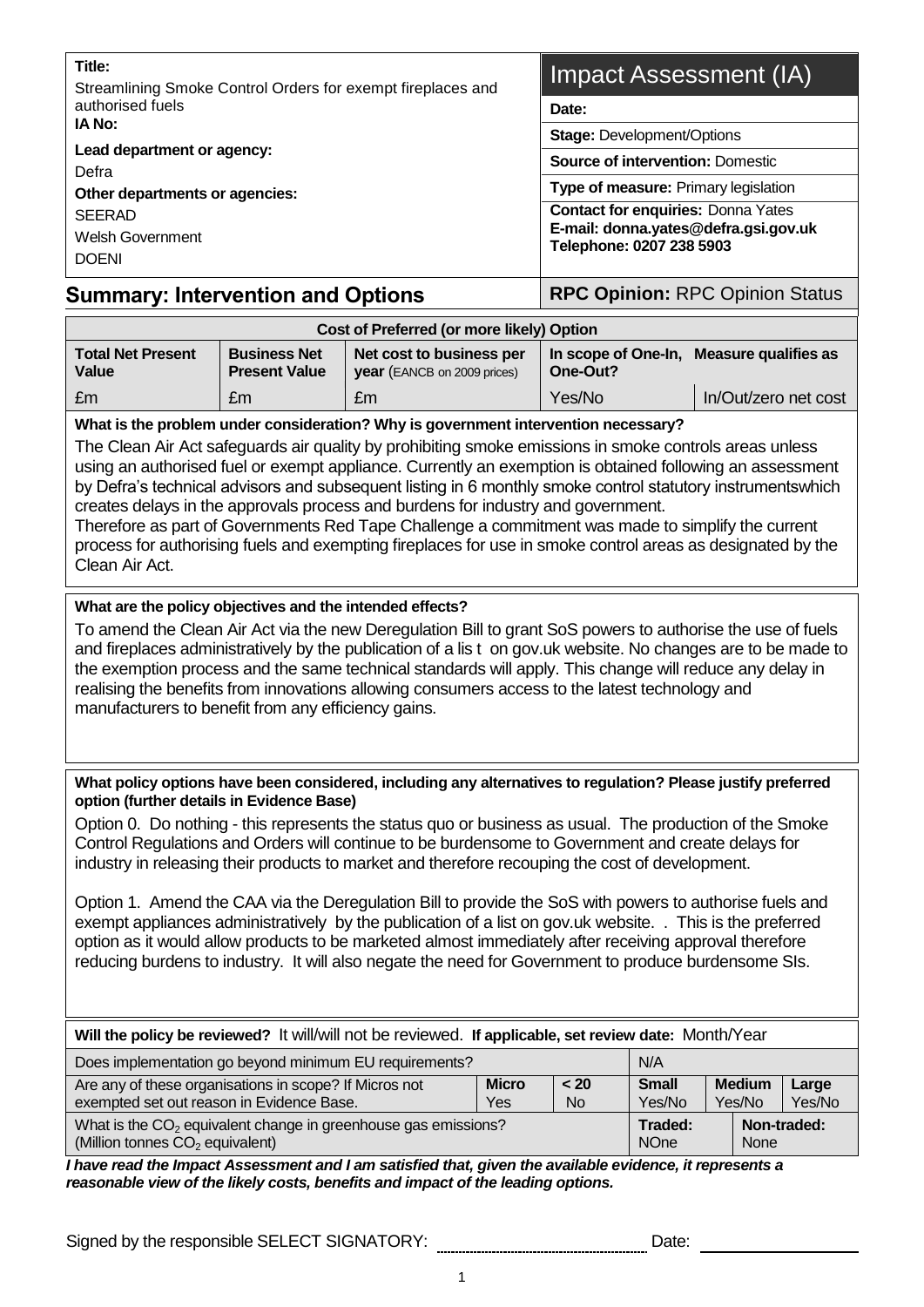# **Summary: Analysis & Evidence** Policy Option 1

**Description:** Streamlining Smoke Control Orders for exempt fireplaces and authorised fuels

# **FULL ECONOMIC ASSESSMENT**

| <b>Price Base</b><br><b>PV Base</b><br><b>Year 2012</b><br><b>Year 2013</b>                                                                                                                                                                                                                                                                                   |                                                                  |                         | <b>Time Period</b>                                                                                                               | Net Benefit (Present Value (PV)) (£m) |                                     |                                                              |                                         |  |
|---------------------------------------------------------------------------------------------------------------------------------------------------------------------------------------------------------------------------------------------------------------------------------------------------------------------------------------------------------------|------------------------------------------------------------------|-------------------------|----------------------------------------------------------------------------------------------------------------------------------|---------------------------------------|-------------------------------------|--------------------------------------------------------------|-----------------------------------------|--|
|                                                                                                                                                                                                                                                                                                                                                               |                                                                  | Years 10                |                                                                                                                                  | Low: £172,154<br>High: £895,737       |                                     |                                                              | Best Estimate: £533,946                 |  |
| COSTS (£m)                                                                                                                                                                                                                                                                                                                                                    |                                                                  | <b>Total Transition</b> |                                                                                                                                  |                                       | <b>Average Annual</b>               | <b>Total Cost</b>                                            |                                         |  |
|                                                                                                                                                                                                                                                                                                                                                               |                                                                  |                         | (Constant Price)                                                                                                                 | Years                                 | (excl. Transition) (Constant Price) |                                                              | (Present Value)                         |  |
| Low                                                                                                                                                                                                                                                                                                                                                           |                                                                  |                         | 0                                                                                                                                |                                       |                                     | 0                                                            | $\mathbf 0$                             |  |
| High                                                                                                                                                                                                                                                                                                                                                          |                                                                  |                         | 0                                                                                                                                |                                       |                                     | $\mathbf 0$                                                  | $\bf{0}$                                |  |
| <b>Best Estimate</b>                                                                                                                                                                                                                                                                                                                                          |                                                                  |                         | 0                                                                                                                                |                                       |                                     | 0                                                            | $\mathbf 0$                             |  |
|                                                                                                                                                                                                                                                                                                                                                               |                                                                  |                         | Description and scale of key monetised costs by 'main affected groups'<br>No additional costs incurred by industry or Government |                                       |                                     |                                                              |                                         |  |
|                                                                                                                                                                                                                                                                                                                                                               |                                                                  |                         |                                                                                                                                  |                                       |                                     |                                                              |                                         |  |
|                                                                                                                                                                                                                                                                                                                                                               | Other key non-monetised costs by 'main affected groups'          |                         |                                                                                                                                  |                                       |                                     |                                                              |                                         |  |
| <b>BENEFITS (£m)</b>                                                                                                                                                                                                                                                                                                                                          |                                                                  |                         | <b>Total Transition</b><br>(Constant Price)                                                                                      | Years                                 |                                     | <b>Average Annual</b><br>(excl. Transition) (Constant Price) | <b>Total Benefit</b><br>(Present Value) |  |
| Low                                                                                                                                                                                                                                                                                                                                                           |                                                                  |                         | 0                                                                                                                                |                                       |                                     | £20,000                                                      | £172,154                                |  |
| High                                                                                                                                                                                                                                                                                                                                                          |                                                                  |                         | 0                                                                                                                                |                                       |                                     | £104,063                                                     | £895,737                                |  |
| <b>Best Estimate</b>                                                                                                                                                                                                                                                                                                                                          |                                                                  |                         | 0                                                                                                                                |                                       |                                     | £162,031                                                     | £533,946                                |  |
| Description and scale of key monetised benefits by 'main affected groups'<br>Social benefits from consumers and manufacturers being able to realise benefits of technological progress<br>reducing production costs and improving functionality.<br>Government will not be required to produce 6 monthly SIs saving 2.5k [ROALD TO CHECK FIGURE]<br>per annum |                                                                  |                         |                                                                                                                                  |                                       |                                     |                                                              |                                         |  |
| Other key non-monetised benefits by 'main affected groups'<br>It is considered unlikely that there will be significant changes in the price of appliances or fuels for the<br>consumer but product choice may be slightly increased.                                                                                                                          |                                                                  |                         |                                                                                                                                  |                                       |                                     |                                                              |                                         |  |
|                                                                                                                                                                                                                                                                                                                                                               | Key assumptions/sensitivities/risks<br>Discount rate (%)<br>3.5% |                         |                                                                                                                                  |                                       |                                     |                                                              |                                         |  |
| The key assumptions are:<br>* the long term rate of tehcnological progress is assumed at five per cent per annum.<br>* the useful life of these technologies, assumed at ten years.<br>* it is assumed that five percent of this technology would be using new products.                                                                                      |                                                                  |                         |                                                                                                                                  |                                       |                                     |                                                              |                                         |  |

#### **BUSINESS ASSESSMENT (Option 1)**

|        | Direct impact on business (Equivalent Annual) £m: | In scope of OIOO?<br>Measure qualifies as |        |                      |
|--------|---------------------------------------------------|-------------------------------------------|--------|----------------------|
| Costs: | <b>Benefits:</b>                                  | Net:                                      | Yes/No | IN/OUT/Zero net cost |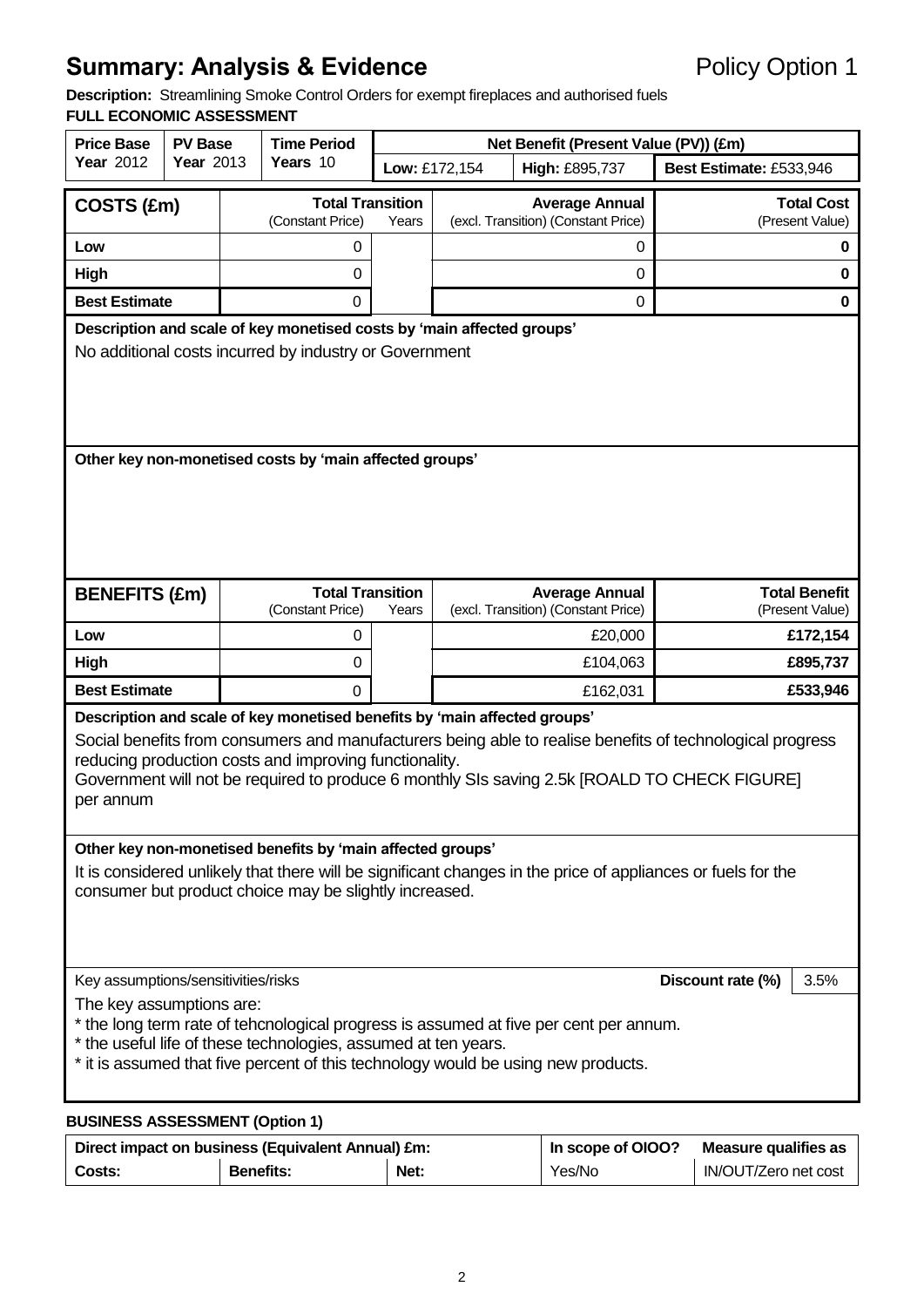# **Evidence Base (for summary sheets)**

## **Background**

The Clean Air Act was introduced in 1956 after a Government report into the great smog of 1952 which were caused by the widespread burning of coal and were blamed for the premature deaths of hundreds of people in the UK. The Act aims to control emissions of dark smoke, grit, dust and fumes from industrial premises and furnaces and to give Local Authorities power to designate and control "smoke control areas" (SCAs) in which It is an offence to emit smoke unless using a fuel or appliance assessed as operating smokelessly and thus approved for use in a SCA. Currently exempted appliances and authorised fuels are listed in two Statutory Instruments, which are usually updated twice yearly. Manufacturers obtain a listing in the regulations by submitting their products for testing; the results are then assessed by Defra technical advisors for a fee, who subsequently make recommendations for inclusion in the legislation. Defra hosts current lists of fuels and fireplaces on the website.

#### **Problem under consideration & rationale for intervention**

As part of Governments RTC a commitment was made to simplify the process for authorising fuels and exempting appliances with the aim of reducing burdens for industry LAs and Government whilst protecting air quality.

Since the introduction of SCAs there has been a significant increase in the number of manufacturers' and suppliers seeking exemption for wood-burning appliances. This is mainly as a result of rising gas prices and the Government's drive to increase the uptake of sustainable fuels. As a result, the twiceyearly compilation of the Regulations and Orders has become administratively cumbersome. Feedback from industry indicated that the cost of assessment by technical advisors was not considered a significant burden, however the delay between testing the new product and obtaining a listing in one of the 6 monthly SIs presented more of a problem in terms of getting a product to market and recouping development costs.. .

#### *Current Legislation*

#### Clean Air Act 1993

Part III – Contains the provisions relating to smoke control areas, exemption of appliances and authorised fuels. There are over 30 associated regulations in force in England that provide details of exempt appliances and authorised fuels.

Section 20 of the 1993 Act prohibits within a smoke control area: a) the emission of smoke from a chimney of any building and b) the emission of smoke from any chimney serving the furnace of any fixed boiler or industrial plant.

Under Section 20(4) of the Act, there is a defence "to prove that the alleged emission was not caused by the use of any fuel other than an authorised fuel". The Secretary of State may declare under s20(6) a fuel to be authorised. Section 20(5) provides for fine up to level 3 (at present £1,000) on successful prosecution.

Under Section 21 of the Act, the Secretary of State may make an order exempting any class of fireplace from the Section 20 provisions if he is "satisfied that such fireplaces can be used for burning fuel other than authorised fuels without producing any smoke or a substantial quantity of smoke". Exemptions can be subject to conditions specified in the order.

#### *Current implementation of Sections 20 and 21*

Regulations and orders are regularly made by the Secretary of State. Each fireplace and fuel is separately listed in the relevant instrument by means of amendment of the previous regulations or order.

The procedure by which a manufacturer or supplier can obtain a listing in the regulations or order involves submitting a case to Defra's technical advisers (currently Ricardo AEA) that, in essence, the authorised fuel can burn smokelessly, or the fireplace can operate without producing any smoke or a substantial quantity of smoke when operating in accordance with specified conditions (such as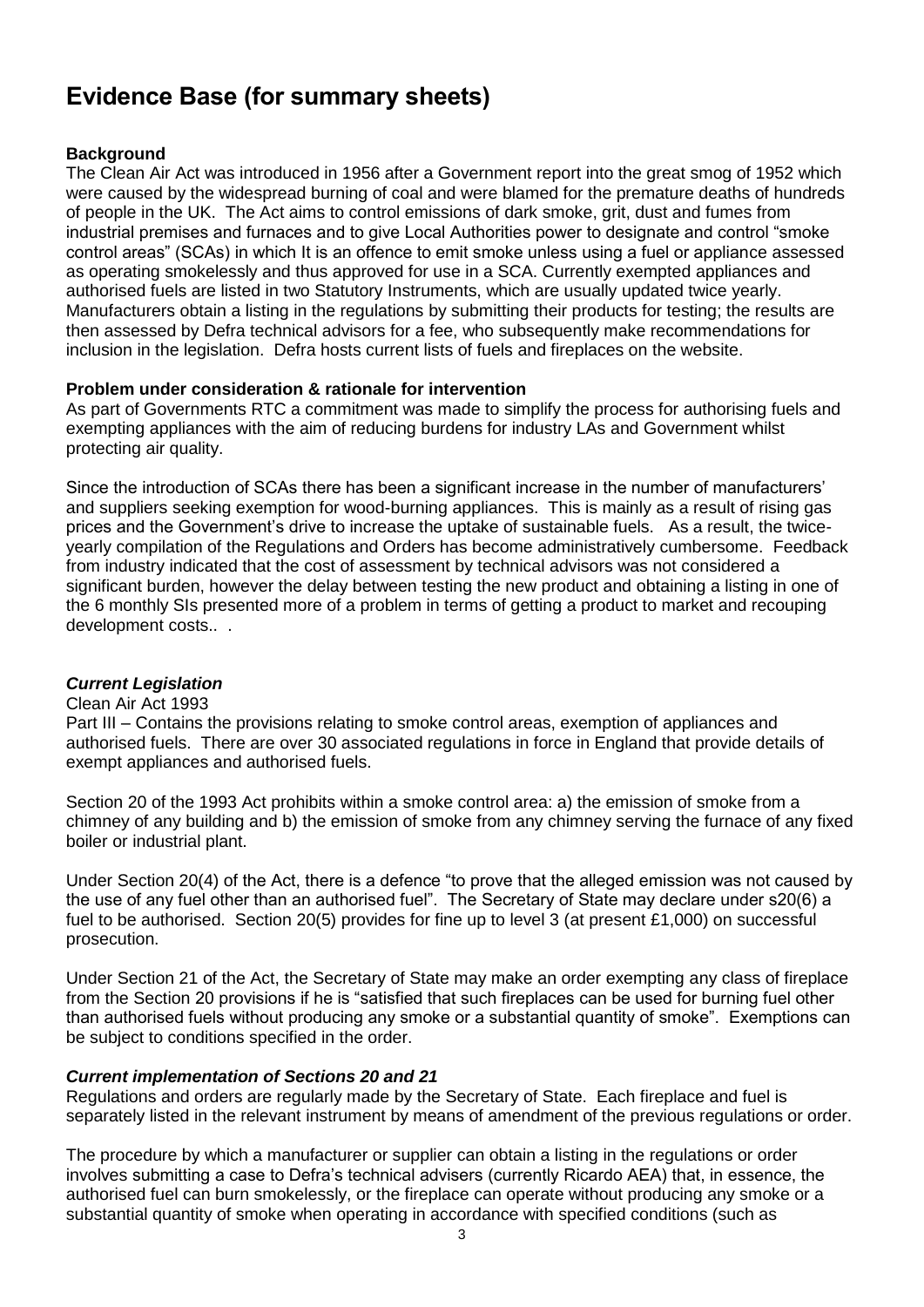conditions as to the type of fuel that may be burned). Ricardo AEA make recommendations to the Secretary of State as to which fuels/fireplaces can be added to the relevant instrument. Lists of approved fuels and appliances appear on Defra smoke control pages of the website.

In practice, Ricardo AEA apply particular, long-standing technical criteria to test whether any fuel or fireplace will meet the criteria in Sections 20 or 21 of the Act. Manufacturers and suppliers must submit applications to them. Ricardo AEA charge a fee for considering each application. Ricardo AEA also provide limited pre-application advice, the first hour of which is funded by Defra.

### **Policy objective**

The current arrangements have a number of disadvantages:

- a) manufacturers and suppliers have to wait for the next set of regulations or order before they can market their fuel or fireplace for use in a smoke control area. If, for whatever reason, the Defra contractors are unable to process an application in time for a particular instrument, the business is faced with a further 6-month delay.
- b) the production and update of regulations and an order with a list of every approved fireplace and fuel is cumbersome and time consuming.

The intention is to amend Sections 20 and 21 of the Clean Air Act 1993 to enable the SoS to publish a list of authorised fuels and exempted fireplaces on gov.uk website without the requirement for Statutory Instruments. No change is planned to the criteria and standards currently applied by Defra contractors and once Ricardo AEA have confirmed the products acceptance the published list will be updated with the product details.

# **Description of options considered (including do nothing)**

### **Option 0 – Do nothing**

**T**here has been a steady increase in the number of applications to exempt appliances for use in Smoke Control Areas. This is a result if the public demand for wood-burning appliances for use in Smoke Control areas due to the increase in gas prices. Coupled with the Governments drive to use sustainable fuels we can expect this trend to continue. Businesses would continue to need to wait for the next 6 monthly Regulations or Orders before they can market their appliances for use in Smoke Control areas which is an unnecessary burden for them and also limits consumer choice. Production of the Statutory Instruments would become even more burdensome and there is a risk of human error creeping in whereby recommendations in the SI may be overlooked which could result in an appliance having to wait for a further six-months before receiving exemption.

#### **Option 1 Remove the requirement for approved fuels and exempted fireplaces to be listed in six monthly SIs and amend the CAA to give Secretary of State power to publish the list of products administratively**

This is the preferred option (and has been agreed by Ministers) as it reduces burdens for both Industry and Government. Manufacturers would still be required to demonstrate that their products met emissions standards thereby safeguarding air quality. By amending the CAA to permit the SoS to publish a list of authorised/exempted products as required this will provide a quicker route to market and therefore reduced burdens on Industry which are currently created by extensive lead-in times between product testing and exemption. It would also provide administrative savings within Defra by negating the requirement for six-monthly SIs.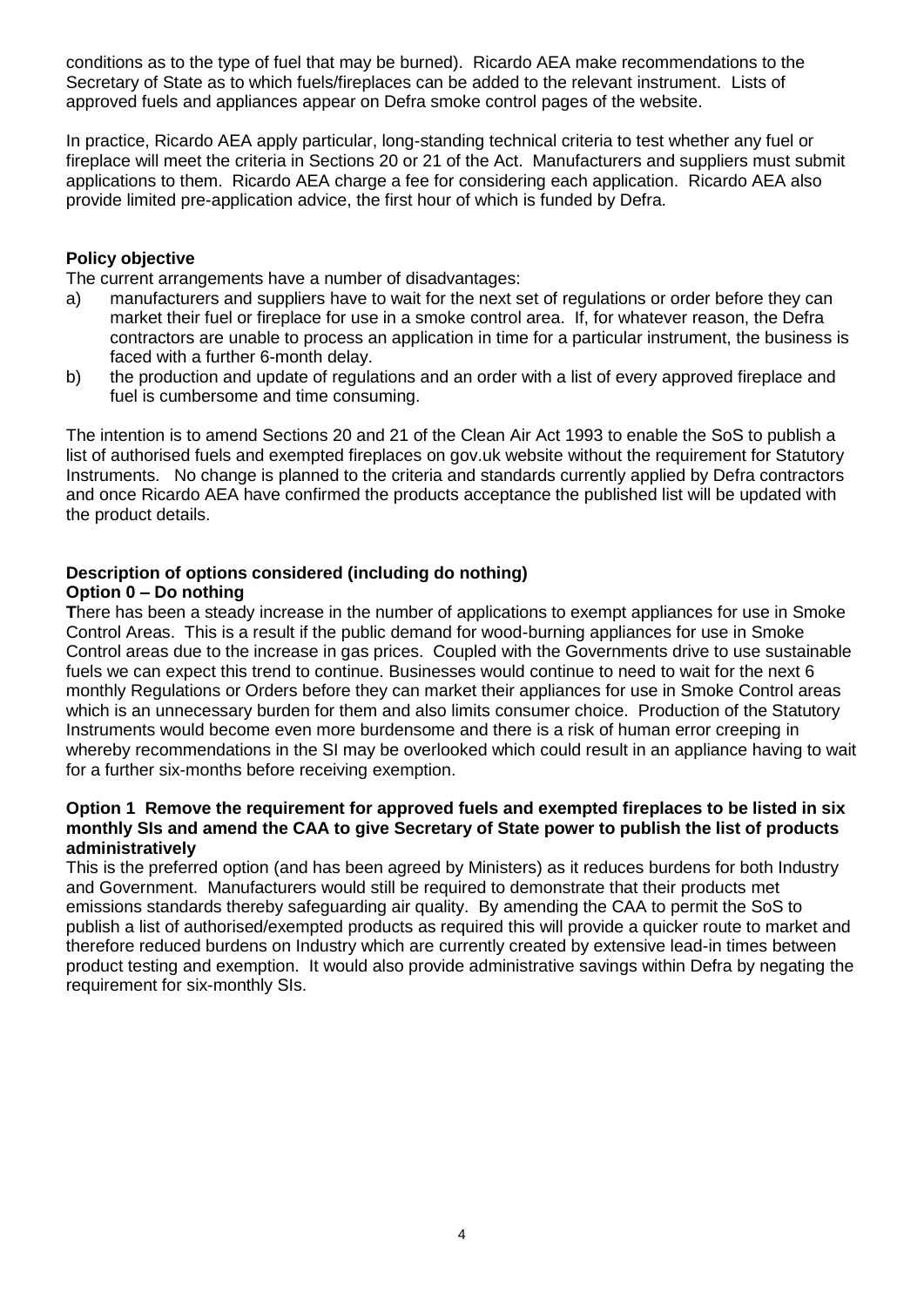## **Monetised and non-monetised costs and benefits of each option (including administrative burden)**

Option 0 –

Continued cost to manufacturers of having their appliances and fuels test house data scrutinised by the Defra contractors.

The missed consumer and industry benefits of not being able to market their appliances in between the two six-monthly commencement dates. Interest accrued by delay in recouping product development costs.

Continued cost to Defra under the Clean Air Contract and admin effort to produce the twice-yearly orders.

These costs represent the baseline against which Option 1 is compared.

## Option1

**Costs** 

No change in cost to manufacturers of having their appliances tested and assessed by technical advisors

#### **Benefits**

The key benefits of this option are the social benefits of allowing new products to market sooner. This is expected to benefit consumers of these technologies who are able to benefit from technological improvements. It is also expected to benefit industry by reducing the delay in realising efficiency improvements in the productive process with new products.

Across the UK 175,000 room heaters and 2,000 biomass boilers are sold each year. With room heaters are estimated to retail at between £400 and £2,500 each and biomass boilers at between £7,000 and £25,000 this places the value of this market at between £84 - £488 million per annum. However, only a minority of this market will be affected by these changes. Based on expert judgement it is estimated that only 5% of these technologies in smoke control areas would be newly exempted models. This places the value of the impacted market at between  $£4 - £24$  million per annum.

The benefit to this market has been calculated based on the rate of technological improvement and the additional speed at which the technologies arrive on the market. The technological improvements are intended to reflect all the progress in the technology including improvements in functionality, design, efficiency, operation and cost reductions. In relation to the rate of improvement a small but noticeable change of two per cent per year has been assumed. This figure has been used to provide an indicative estimate as changes below this level are unlikely to be noticeable and hence it is improbable they would be brought to market for much smaller changes. It is further assumed that on average removing the release restriction would increase speed to market by two and a half months. This improvement is based on moving from two annual releases to a relatively steady release pattern over the year.

In addition there are expected to be administration savings by Defra for admin and legal input for producing the twice yearly SIs. The 4 days (HEO), 3 days (SEO), 5 days (G6 lawyer) = approx  $£2,500$ 

Using this approach it the benefits of this option are presented in table 1 below.

|         |          | Net present value |          |          |  |
|---------|----------|-------------------|----------|----------|--|
|         | Social   | Government        | Total    |          |  |
| LOW     | £17,500  | £2,500            | £20,000  | £172.154 |  |
| High    | £101.563 | £2,500            | £104.063 | £895.737 |  |
| Average | £59,531  | £2,500            | £62,031  | £533,946 |  |

Table 1: Benefits of Option 1.

**Rationale and evidence that justify the level of analysis used in the IA (proportionality approach)** The net financial benefits of this change is considered to be low therefore the level of analysis performed is proportional to this the level of anticipated change

#### **Risks and assumptions**